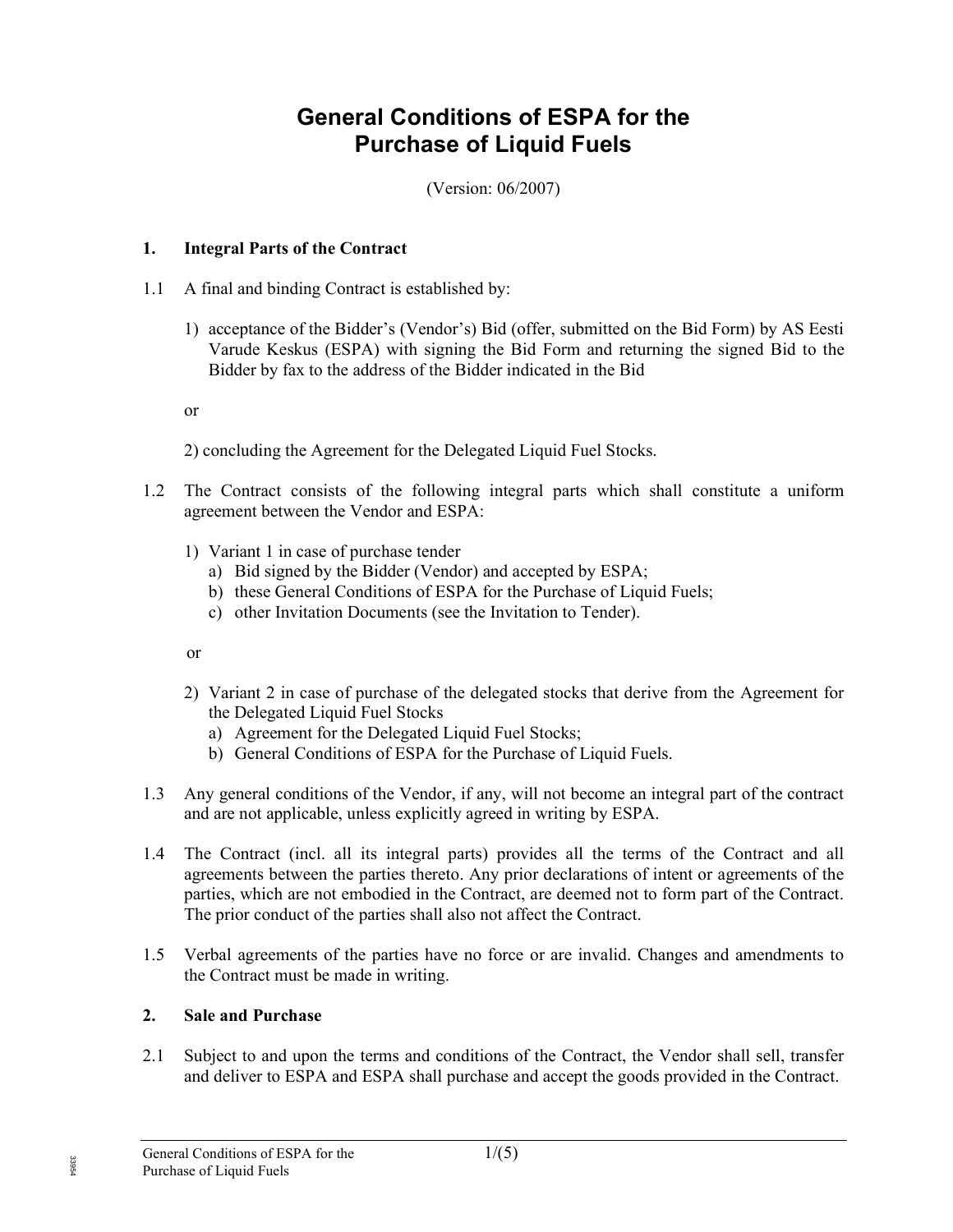2.2 The quality and quantity of the goods shall correspond to the conditions provided in the Invitation Documents or in the Agreement for the Delegated Liquid Fuel Stocks.

## 3. Delivery

- 3.1 The Vendor shall deliver the goods to the place of delivery and complete the delivery of the goods within the time of delivery.
- 3.2 The time of delivery is stipulated in the Invitation Documents or in the Agreement for the Delegated Liquid Fuel Stocks.
- 3.3 The place of delivery is stipulated in the Invitation Documents or in the Agreement for the Delegated Liquid Fuel Stocks. The place of delivery is the place of performance of the obligations of the Vendor under the Contract.
- 3.4 Unless otherwise agreed, the delivery is to be made by placing the goods at the disposal of ESPA "in tank" (INCOTERMS) at the place of delivery. The term "in tank" shall also mean "in tank of the transport" if the purchase derives from the Agreement for the Delegated Liquid Fuel Stocks.
- 3.5 The risk of accidental loss or accidental deterioration of goods is transferred from the Vendor to ESPA upon completion of the delivery of the goods.
- 3.6 The delivery of the goods is completed:
	- a) in case the goods are already in the appropriate tank, when the transfer of ownership of the goods to ESPA has been recorded in the books of the Storage Operator;
	- b) in case of receipt of bulk cargo from a barge, when the goods have flown through the flange of the Storage Operator's stationary pipeline of the receiving terminal;
	- c) in case of receipt of goods from a pipeline system, when the goods have flown through the valve of the branch line connecting the Storage Facility with the pipeline system;
	- d) in case of receipt of bulk cargoes from railway tanker or road tanker, when the goods have flown through the flange of the stationary pipeline of the receiving terminal;
	- e) in case the purchase derives from the Agreement for the Delegated Liquid Fuel Stocks, when the goods have flown through the flange of the Storage Facility's stationary pipeline of the loading terminal.

### 4. Ownership Transfer

- 4.1 The title to the goods is transferred to ESPA:
	- a) upon delivery in tank by handing over of the goods to the custody of the Storage Operator – or in case the Vendor is simultaneously the Storage Operator – by conclusion of a storage contract between ESPA and the Storage Operator (Vendor);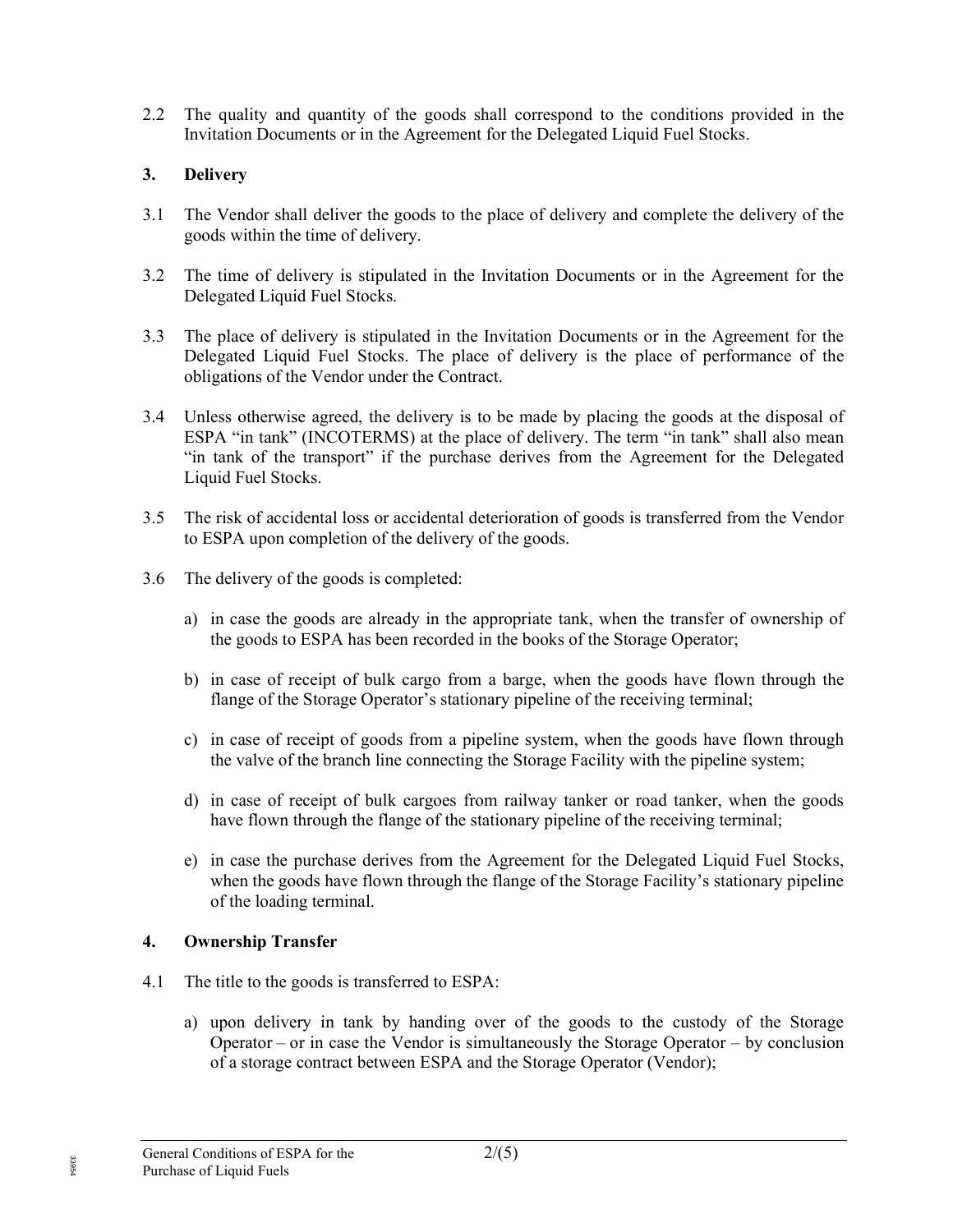- b) in case of delivery of the goods free to Storage Facility, by handing over of the goods to the custody of the Storage Operator;
- c) in case the goods are already in the appropriate tank, when the transfer of ownership of the goods to ESPA has been recorded in the books of the Storage Operator;
- d) upon delivery in tank of the transport by handing over of the goods to the custody of a carrier.

In all cases the respective receiving report for declaring the Ownership Transfer shall be concluded between the parties (the Storage Operator, ESPA and the Vendor or the carrier). The receiving report shall include the quantity of goods determined by an independent inspector.

4.2 The Vendor shall deliver the goods free of encumbrances and any rights of third parties.

### 5. Purchase Price

5.1 The basis for calculating the purchase price of the delivered goods shall be Platts CIF NWE Cargoes / Basis ARA average of the medium-quotation of the month mentioned in the Invitation Documents. The purchase price for the delivered volume shall consist of the aforesaid price plus/minus a fixed premium.

In case the purchase derives from the Agreement for the Delegated Liquid Fuel Stocks the Vendor shall sell the goods to ESPA at a market price defined in the Agreement for the Delegated Liquid Fuel Stocks.

- 5.2 Any costs and expenses occurred before completion of the delivery of the goods, particularly for transportation and delivery will be paid by the Vendor and shall not be covered by ESPA.
- 5.3 The fixed premium shall take into account any possible import duties, but shall be exclusive of mineral oil tax (excise tax), VAT and stockpiling tax/stockpiling fees, if applicable.

### 6. Payment

- 6.1 Unless otherwise agreed, ESPA shall pay the net price for the delivered goods within 14 (fourteen) calendar days (due date) after receipt of the invoice from the Vendor, provided that the delivery of goods has been properly completed and relevant documents, including a volume and quality certificate as per Article 7.3 of these General Conditions have been received by ESPA.
- 6.2 ESPA has the right of retention of the payment in case the delivery does not comply with the conditions of the Contract, e.g. in case of lack of conformity of the goods (in quantity and/or quality).

# 7. Quantity and Quality Determination

7.1 Quantity and quality determination is carried out at the place of delivery (in tank). Quantity determination is carried out according to the official provisions by weighing, measurement or calibrated flow control unit acceptable to the customs authority. The gauging in onshore tanks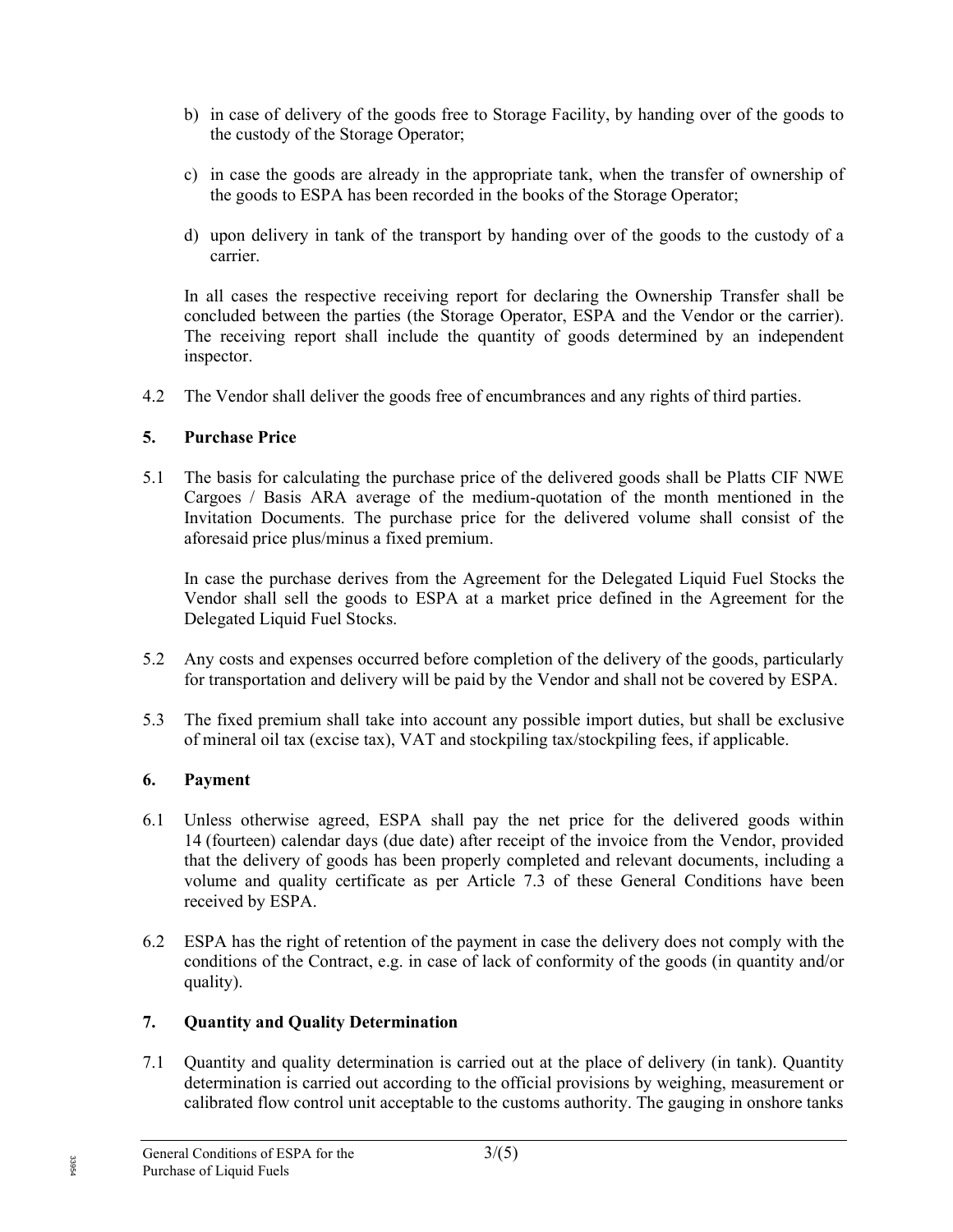must be carried out using standardized sounding, temperature and density determination. In case of quantity determination by flow control unit, the usage of only officially calibrated instruments is allowed. In case of volume conversion the ISO standard No 91/1 must exclusively be applied.

- 7.2 The delivered quantity in tonnes is the standard basis for invoicing, unless invoicing according to volume (litre 15° C) has been agreed upon. The volumes and weights determined by the weighing and sounding instruments, acceptable to the customs authority, are binding. Quantity and quality shall be certified by an independent inspector mutually agreed upon by ESPA and the Vendor. Costs of the verification of quantity, type and quality shall be shared equally (50/50) between the Vendor and ESPA. Concerning to this the invoice for such costs shall be issued equally to the Vendor and ESPA.
- 7.3 The Vendor is obliged to provide ESPA with an original written volume and quality certificate before the payment date.
- 7.4 ESPA has the right to appoint an additional independent inspectorate for the quantity and quality determination. The costs of the independent inspectorate appointed by ESPA shall be borne by ESPA, unless the report has shown important deviations in quantity from the data provided by the Vendor or any deviations in quality. In such case the costs of the inspectorate will be borne by the Vendor.

### 8. Lack of Conformity of the Goods (in quantity and/or quality)

- 8.1 The Vendor guarantees that upon the completion of the delivery the goods correspond to the specifications and conditions of this Contract.
- 8.2 The rights of ESPA in case of late deliveries or lack of conformity of the goods (including in quantity and/or quality) are defined in the Law of Obligations Act of the Republic of Estonia.
- 8.3 The rights of ESPA referred to in Article 8.2 hereabove shall include, but is not limited to, the right to demand replacement of the goods, withhold performance of its (payment) obligation, require compensation for damage or reduce purchase price or withdraw from the Contract. For the avoidance of doubt, it is clearly understood that in case ESPA will be presented any claims from the Storage Operator (or from the carrier in case the purchase derives from the Agreement for the Delegated Liquid Fuel Stocks) due to the delayed delivery or incorrect volume or damaged or defective conditions of goods, the Vendor shall reimburse to ESPA any costs and expenses related to such claims.
- 8.4 The Vendor has no right to withdraw from *(taganeda)* or cancel *(üles öelda)* this Contract, unless otherwise agreed by the Parties.

# 9. Applicable Law

9.1 This Contract shall be governed, construed and enforced in accordance with Estonian laws. No provisions of international conventions or treaties regarding contracts on international movement of goods will apply.